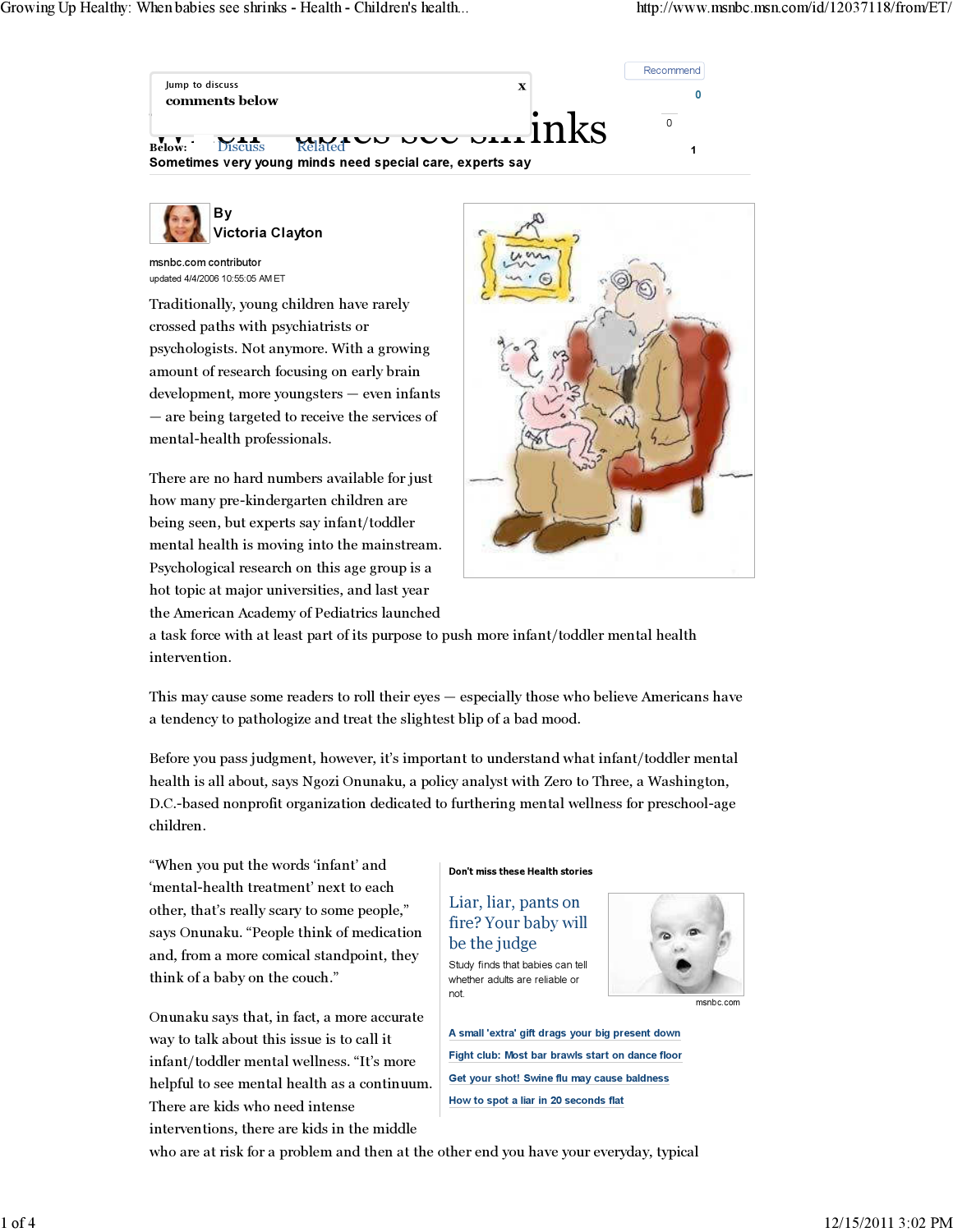children who also need their caregivers to promote mental health and wellness."

While all humans can benefit from what researchers and doctors are learning about infant mental development — namely, that infants are sentient, perceptive beings whose brain development can be strongly influenced in the first weeks, months and years of life — there are certain issues that drive most parents to get help for their children.

Eating and sleep issues are primarily why mental-health professionals see babies, says Dr. Thomas Anders, an infant psychiatrist at the University of California, Davis M.I.N.D. Institute and president of the American Academy of Child and Adolescent Psychiatry.

Toddlers are more often seen because of developmental delays or behavioral problems such as temper tantrums.

Other reasons infants and toddlers are evaluated include abuse, adoption or other separation from a birth parent, maternal depression, premature birth and trauma such as a natural disaster or illness.

With the right therapy and care, many of these conditions can be helped significantly and often swiftly. "Sometimes one session or two sessions and a couple of phone consultations are all you need to take care of a problem," Anders says.

## Parent-infant therapy

Oftentimes, it's just a matter of educating parents or teaching them some very specific parenting skills. For example, Anders, who studies infant sleep, says he may get a call because an infant appears to have a sleep disorder but sometimes it's a matter of working with parents to establish a more productive bedtime ritual.

"Most of the treatment for children under 3 or 4 is what we call parent-infant therapy," says Anders. "Medications are very rarely used in this age group." In fact, when a young child is having any sort of problem it's always a matter of determining how the family can solve the problem.

"What we're really doing primarily with infant and toddler mental health is saying, 'What guidance can we provide to help a parent cope better?'" says Penny Glass, a developmental psychologist with Children's National Medical Center in Washington, D.C. "Sometimes it's amazing when you just counsel parents on how to establish structure."

Glass notes that having organized mealtimes and bedtimes often help families feel as if they have more control and helps eliminate toddler behavioral problems. "Even if you just help a child get a decent amount of sleep many of the problems don't seem so big," says Glass.

In some cases, parents may mistake one issue for another. Glass recently saw a boy, age 3 and a half, who was referred to her for behavior problems. But when Glass did the full evaluation she found out that the child was actually developmentally delayed and operating more at a 2-year-old level. He didn't understand some of the words or thoughts and ideas that people were trying to convey to him because they were speaking to him at the level of a 3- or 4-year-old. Once this was understood Glass could recommend therapy to help get him up to speed, but she could also counsel the parents, teachers and caregivers in how to speak and treat him appropriately.

Just knowing the problem and what they were dealing with, Glass says, helped the parents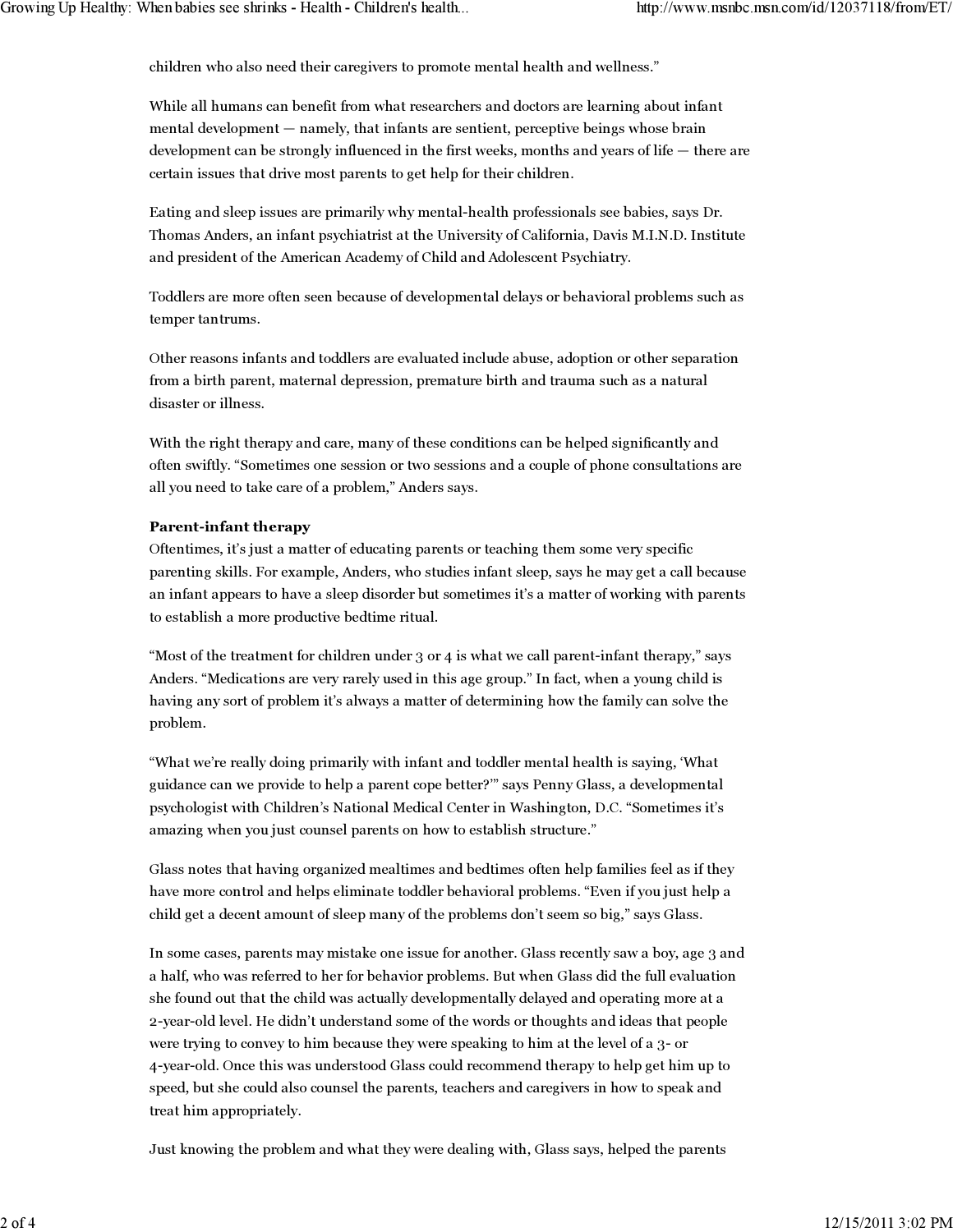feel better, understand the child better and treat him in a more health-promoting way.

Some conditions are being detected at much earlier ages than ever. Dr. Joan Luby, a child psychiatrist at Washington University in St. Louis, says thanks to the attention being focused on infant mental health, professionals are now more likely to diagnose certain problems such as autism spectrum disorders as early as 18 months.

And research in the past several years by Luby and colleagues, published in the Journal of the American Academy of Child and Adolescent Psychiatry and elsewhere, has helped scientifically validate that children as young as preschool age can suffer from depression, anxiety and other mood disorders.

Even with these disorders, though, doctors tend to be wary about medicating the pre-kindergarten set because most of the drugs used to treat the disorders haven't been properly studied in children.

"Treatment for mood disorders really depends on the disorder but, in general, behavioral and psychotherapeutic modalities are still the first line," says Luby. The more severe the impairment, she adds, the more likely the child will eventually need psychotherapy and medication.

"It sometimes helps to think about [mental illness] in terms of diabetes," says Anders. "If a child was diabetic you wouldn't like it but you'd get treatment. If it's true that your child has a problem, you need to treat it."

## Teen problems can have early roots

Experts say that while many of us haven't realized it, our children have often paid steep prices for not having their mental health taken into consideration. Dropout rates, drug abuse, suicide and eating disorders are all adolescent problems that could have roots in treatable early childhood mental-health issues.

Zero to Three's Onunaku points out that we don't even have to wait until adolescence to see the impact of ignoring early childhood mental wellness.

A Yale study last year looked at the problem of pre-kindergarten children being expelled. Led by Yale Child Study Center researcher Walter S. Gilliam, the study found that in classrooms where the teacher had no access to a psychologist or psychiatrist, preschool students were expelled about twice as frequently.

"We know for certain that kids this young can have significant problems. By catching the problems early and working with them we have a chance to positively influence how their lives progress," says Onunaku.

Researchers point out that more than just influencing whether a child gets kicked out of a school or not, by identifying and treating certain mental and emotional problems extremely early there is a chance that the brain could even be altered positively.

"If we intervene early there is the issue of plasticity of the brain," says Glass. The ability of the brain to change with learning is called neuroplasticity, or plasticity. "There are no absolutes and we know we can't just fix everything that isn't right."

But, she says, there is reason to believe that if we help early on we may be able to help more